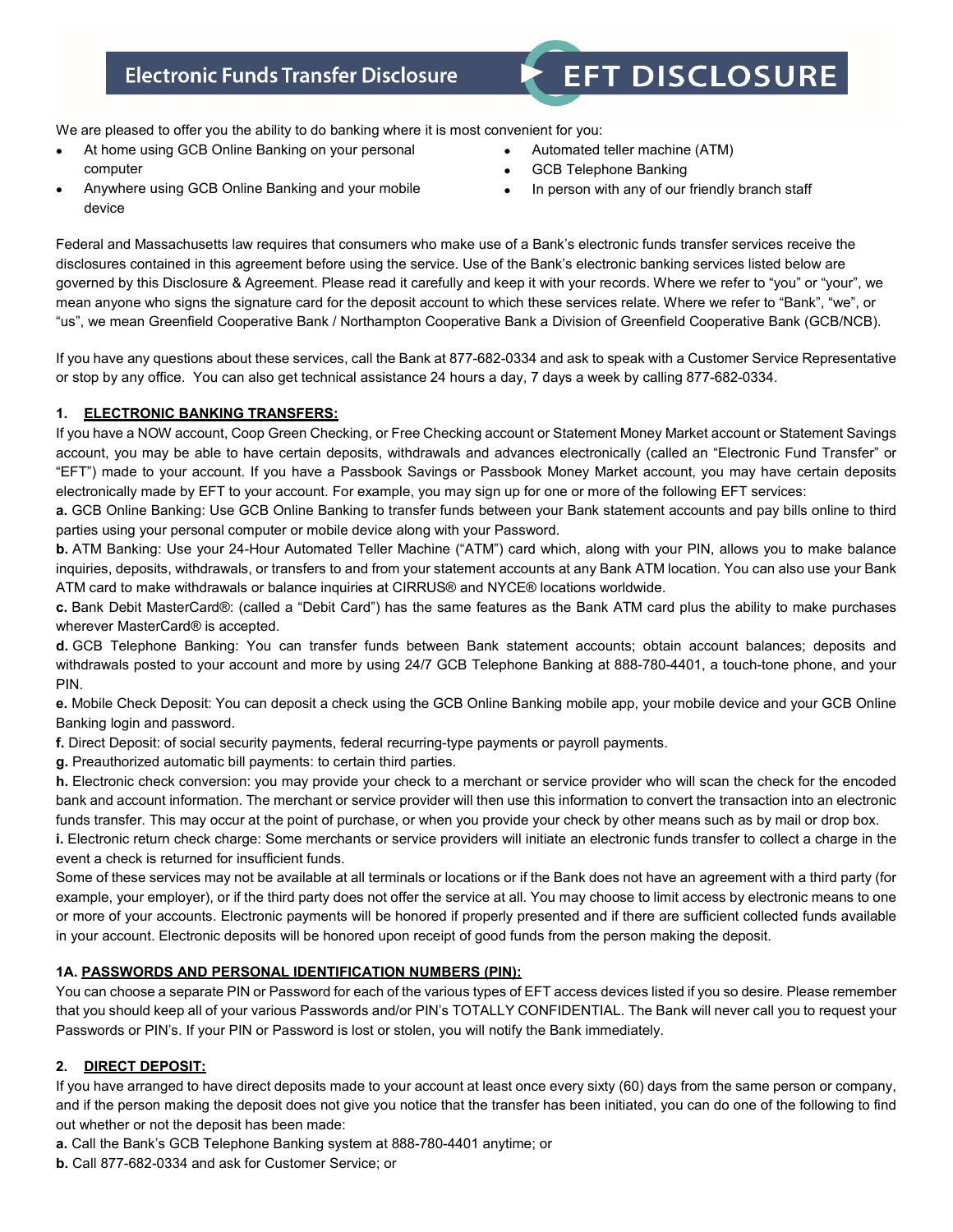**c.** If you have signed up for GCB Online Banking, you can use it anytime to check for your direct deposits (except for any special or scheduled maintenance periods).

# **3. LIMITATIONS ATM card, Debit MasterCard® & GCB Online Banking:**

All transfers, withdrawals and purchases require the funds to be in your available account balance.

**a.** You can withdraw up to \$510.00 per day using your ATM card.

**b.** Debit MasterCard® can be used as an ATM card with a daily limit of \$510.00 per card per day. The daily limit for transaction purchases using the Debit MasterCard® cannot exceed \$1,500.00 per card per day.

**c.** GCB Online Banking - online bill pay cannot exceed \$15,000.00 per transaction and bank to bank transfers cannot exceed \$2,500.00 per day and \$10,000.00 per month.

**d.** GCB Online Banking Mobile Check Deposit - Checks deposited using the GCB Online Banking mobile app is limited to \$5,000.00 per day and \$30,000.00 for any thirty (30) consecutive calendar day period. Funds deposited are not available for immediate withdrawal; see the "Funds Availability Disclosure" for details.

**e.** All transfers, withdrawals & purchases are subject to your available account balance.

**f.** There may be other limitations; for example, because of security reasons or because a third party (such as NYCE®, or Debit MasterCard®) has other limits. Please note that no electronic charges or debits may be made on passbook type accounts. Under Massachusetts law, you may at your own option, choose to limit the withdrawal amount to \$50 per day, or to limit electronic capabilities to one or more accounts. If you wish to choose this option, you must notify us in writing at the address listed in Section 14 entitled "Notices" section.

#### **4. CURRENCY CONVERSION:**

You can use your Bank ATM card or Debit MasterCard® in a currency other than US Dollars. MasterCard International Incorporated will convert the charge into a US Dollar amount. MasterCard International transaction fees are disclosed separately from the actual transaction. A currency conversion fee of 0.2% is charged for any foreign transaction that is conducted in foreign currency. This fee does not apply if the transaction is in US currency. An international fee of 0.9% is charged for cardholder transactions occurring outside the United States, regardless of any currency conversion.

#### **5. GENERAL TERMS AND CONDITIONS:**

**a.** Internet Banking: GCB Online Banking is available over the Internet using your password and your personal computer or mobile device to perform transactions noted in Section 1. When you log onto our website, you are requesting internet access to bestlocalbank.com and are agreeing to the terms and conditions of this agreement and disclosure and the electronic delivery of these disclosures. You are also agreeing that any communication from us to you, including any disclosures or other information required to be delivered in writing under applicable law, may be delivered to you in electronic form and that such electronic communication shall be in lieu of written communication. This includes electronic delivery of changes in terms affecting your use of GCB Online Banking. You agree that the use of your GCB Online Banking User I.D and your password is your signature authorization for any payments or transfers. Each time you enter your User I.D. and password, you are authorizing us to process your request.

**b.** Computer Requirements: In order to use GCB Online Banking, you need to use a supported browser. We support the two most recent versions of Chrome, Edge, Firefox, & Safari. You are responsible for the installation, maintenance and monitoring of your own computer or mobile device. We are not responsible for any errors or failures caused by any malfunction of your computer or mobile device and we are not responsible for any malware or related problems that may be associated with the use of your computer or mobile device. You are also responsible for any charges incurred in connecting to your Internet service provider, which gives you access to the Internet.

**c.** Account Information via Internet: Any eligible account on which you are an owner will automatically be made available to you online after your successful GCB Online Banking registration. If you do not wish a specific account to be made available online, you must contact the Bank to request that it be removed from GCB Online Banking access. The account information you access via GCB Online Banking will generally be current as of the Business Day you obtain the information, unless another time is specified. Information is available for your bank account for up to 365 days.

**d.** Email communications: Because normal Internet communications with email may not be secure, for bank account inquiries, you agree to contact the Bank by phone. We will not immediately receive any email that you send. Therefore, you should call us to report lost or stolen cards and confirm by email. We will not take actions based on your email requests until we actually receive your message and have a reasonable opportunity to act.

**e.** Online Bill Payments: If you have chosen this option, you may make payments from any GCB/NCB checking account you have linked to GCB Online Banking. Your payments will be made either electronically to the person or business you are paying (the "payee") or by sending the payee a paper check drafted from your account. You should schedule payments in advance to ensure payments are delivered before they are due. You cannot use the bill paying function for payments to the IRS, taxes, or court ordered payments, and you can only pay payees with United States addresses. While most payees can be paid by using the bill payment feature, we reserve the right to refuse to pay certain payees. You agree that payment transactions executed through an automated clearinghouse will be subject to the rules of the National Automated Clearinghouse Association (NACHA).

**f.** Mobile Check Deposit: Mobile check deposit is available when using the GCB Online Banking mobile app and your mobile device. The downloadable mobile app, called "GCB Online Banking", is available free of charge on Google Play & the App Store. This feature is not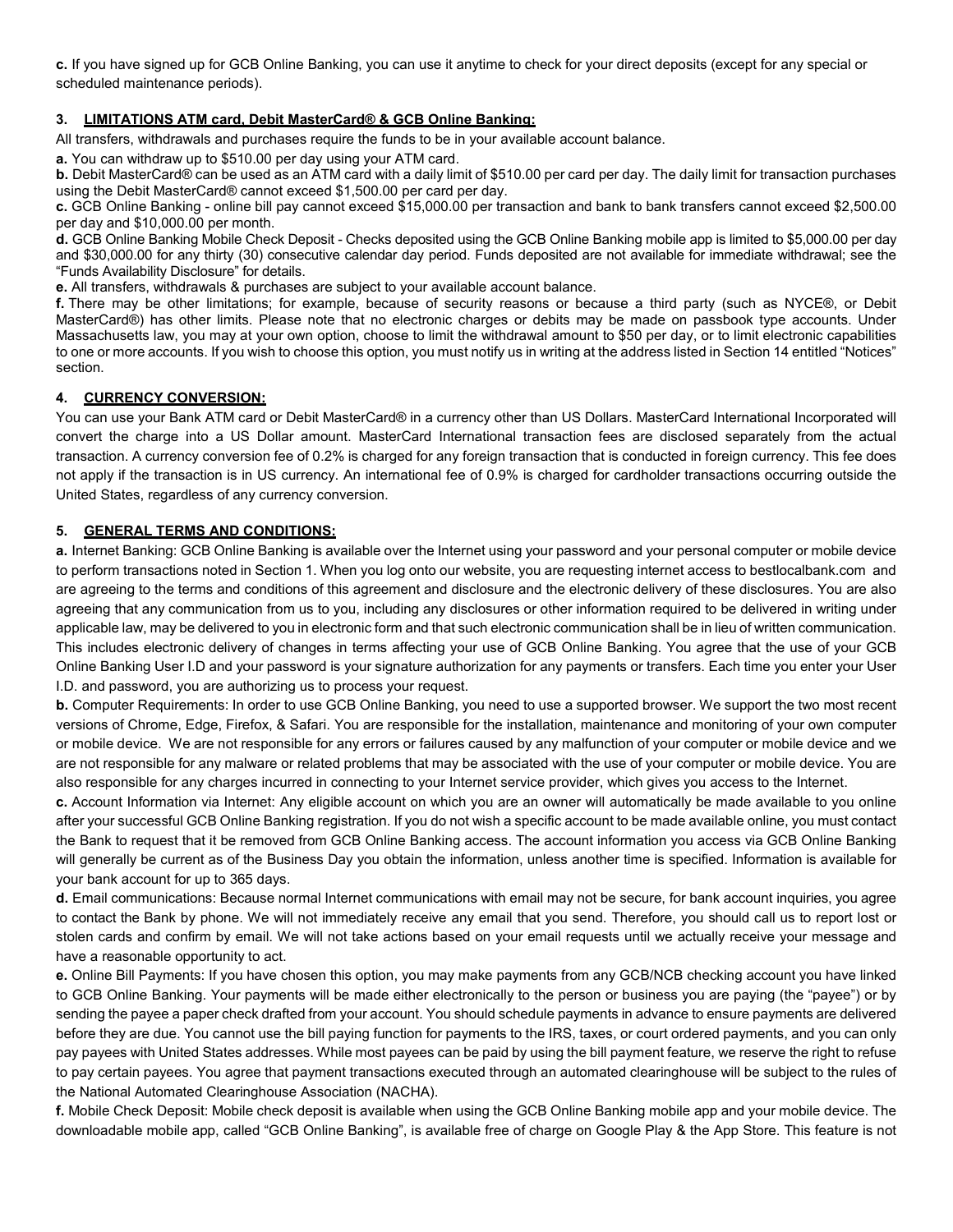available on the full site or mobile browser. Availability of funds for check(s) deposited are governed by the terms in the "Funds Availability Disclosure" provided to you at account opening (additional copies are available at any Bank office or on our website).

**g.** Use & Care of the ATM or Debit Card: If you use your Card at a merchant location, the merchant acts for you (as your agent) in completing the transaction. You may not stop payment on any transaction made with the Card. Use of the Card is also subject to the rules of the government agencies that regulate banks. You will take care of your Card and will not write your PIN on your Card. You will not allow any other person to use your Card. If it is lost or stolen, you will notify the Bank immediately.

**h.** Use and Care of the PIN / Passwords: You agree that you will keep your PIN and Passwords CONFIDENTIAL and that you will not share your PIN or Password with any other person. If your PIN, Password is lost or stolen, you will notify the Bank immediately.

**i.** Overdrawing Your Account: If an overdraft in your account does occur, you will pay the full amount of the overdraft to the Bank immediately upon request and the current fee for overdrafts. This includes any overdraft covered by the Overdraft Privilege program. For accounts with Overdraft Line of Credit Protection, the following paragraph would apply.

**j.** Overdraft Line of Credit Protection (Co-op Reserve) Accounts Only: If you have signed up for our Overdraft Line of Credit Protection Program (Co-op Reserve), this paragraph applies to you. If you use the Card to withdraw or transfer money from your account, and the withdrawal or transfer creates an overdraft in your account, a loan will be made to you in accordance with your Co-op Reserve agreement to cover the amount of the overdraft, provided that there is enough left of your Co-op Reserve maximum credit limit to cover the amount of the overdraft. Using your Card to make a withdrawal or transfer, or using your PIN to make a transfer, when there is not enough money in your account to cover the withdrawal or transfer is a written order by you requesting the Co-op Reserve loan. Except to make these loans, you agree that you will not use your Card or PIN to overdraw your account. If an overdraft in your account does occur, you will pay the full amount of the overdraft to the Bank immediately upon request.

**k.** Inactivity: If you do not use GCB Online Banking (either account access or bill paying) for an extended period, we reserve the right to terminate your access to GCB Online Banking and request that you re-register online to reactivate your access.

**l.** Collections: If we initiate any legal action to collect money owed to us under this agreement, including any counterclaim, you agree to pay all our costs for such action, including any reasonable attorneys' fees. This provision does not apply to action in connection with any credit account. In such cases, the credit agreement will govern these costs.

# **6. RECEIPTS AND STATEMENTS:**

**a.** Receipt at Terminal: If selected, you will get a receipt at the time you make any transfer to or from your account using any Bank ATM terminal, or at the retail location when using your Debit MasterCard®. Any receipt or acknowledgment shall not be deemed to be a binding receipt. Any deposits or payments made by you are subject to proof and verification by the Bank. These items are received for collection and any credits made through these transactions are provisional until final settlement of the items so deposited is paid. Any documentation provided to you that indicates that an electronic fund transfer was made shall be admissible as evidence of such transfer and shall constitute prima facie proof that such transfer was made.

**b.** Telephone Transfers: Any transfers conducted by telephone through GCB Telephone Banking line will appear on your account statement.

**c.** Internet Banking: Any transfer or bill pay conducted through GCB Online Banking will appear on your account statement.

**d.** Account Statement: All statement accounts will receive a monthly statement; at your option this may be by eStatement (see bank for details). However, if you have a passbook account where the only possible electronic fund transfers are pre-authorized direct deposit credits (for example, social security payments), you will not get a monthly statement; rather, if you bring your passbook to us, we will record any electronic deposits that were made to your account since last time you brought in your passbook.

**e.** Mobile Check Deposit: All checks deposited using the GCB Online Banking mobile app will receive an email confirmation/receipt to the email address on file with the Bank.

# **7. FEES:**

There is no fee for regular GCB Online Banking banking transactions such as account inquiries and transfers between your GCB/NCB accounts. The Bank does not charge a fee for the Bill Paying system capability for GCB Online Banking. You also agree to pay the following fees if they are incurred with your account(s):

(a) Non-bank owned ATM machine transactions are assessed a fee of \$1.00 per transaction; (b) If you use a Non-MoneyPass ATM machine you may be assessed a service charge by that financial institution; (c) certain other fees may apply: Return Deposit Item fee, Overdraft Fee, Stop Payment fee (For details, see the current Fee Schedule). Overdraft Protection Accounts are available as a Loan (Coop Reserve line of credit) or "linked" transfer. If you have a Co-op Reserve Loan, you will be assessed a Finance Charge on any advance made from your Co-op Reserve Loan into your Bank checking account as provided in your Co-op Reserve Agreement you signed when you opened your Co-op Reserve Loan. For Overdraft Protection Accounts that you have "linked" to sweep funds to cover overdrafts, please refer to the Fee Schedule and the Overdraft Protection Transfer Fee. Your deposit account(s) may be subject to certain minimum balance requirements to avoid monthly maintenance charges; for details see our Truth In Savings disclosure.

Other Bank ATM Surcharge Fees: Please note that if you use another bank's ATM, those banks may charge you a fee for using their ATM that is separate from any fee we may charge for ATM usage.

# **8. BUSINESS DAYS:**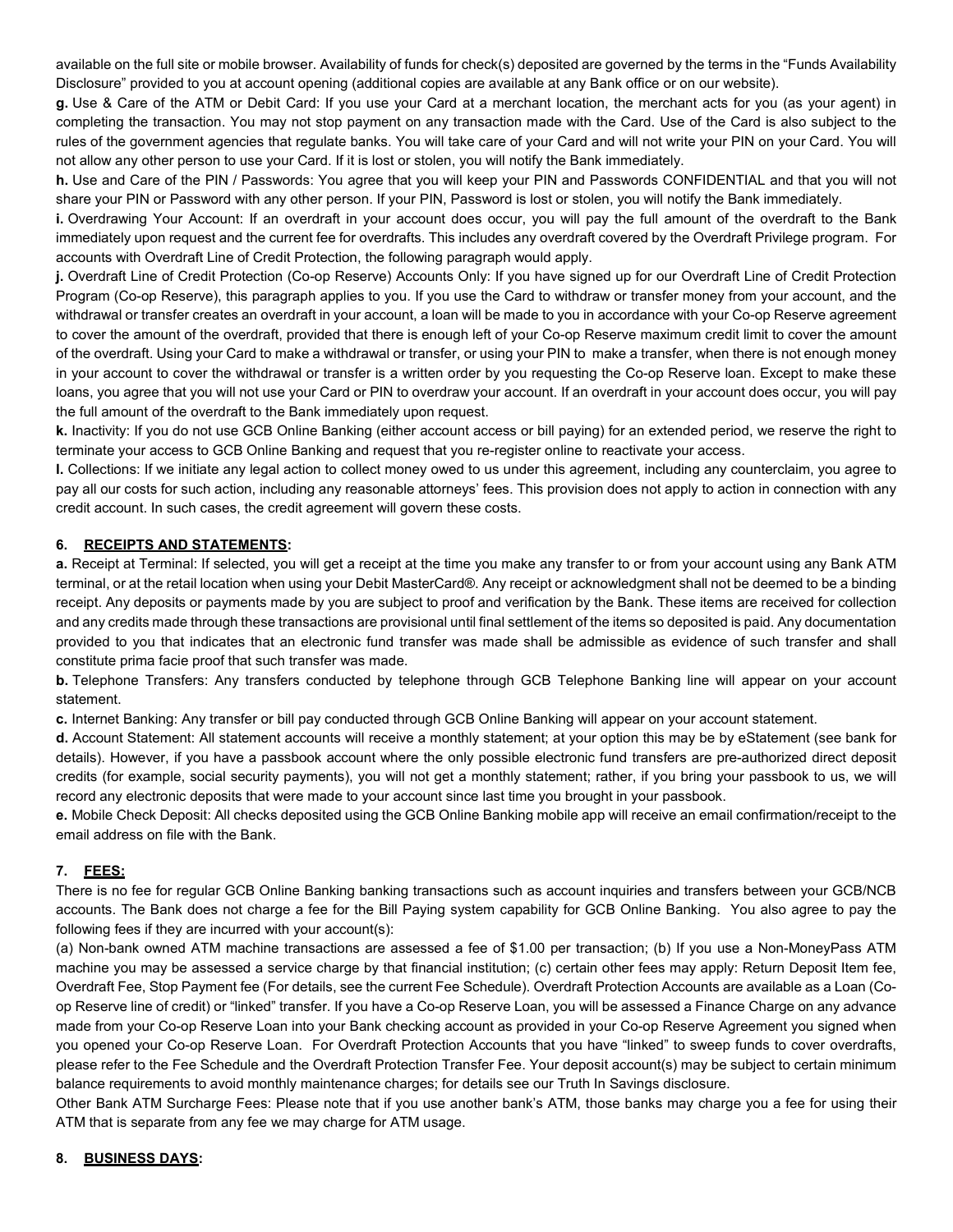For the purpose of this agreement, our business days are Monday through Friday. Holidays are not included.

#### **9. STOPPING PRE-AUTHORIZED PAYMENTS:**

Unless otherwise provided in this agreement, you may not stop payment of electronic fund transfers. Therefore, you should not employ electronic access for purchases (such as Debit card and GCB Online Banking) unless you are satisfied that you will not need to stop payment.

If you told us in advance to make a regular payment to a third party out of your account, you can stop any of these payments. Here's how: call us at 877-682-0334 to speak with Customer Service, Mon.-Fri. 8:30 am to 4:30 pm. Or write to us at GCB/NCB Customer Service, 63 Federal Street, PO Box 1345, Greenfield, MA 01302 in time for us to receive your request at least three (3) business days or more before the payment is scheduled to be made. If you call, we will also require you to put the request in writing and get it to us within (14) days after you call. We will charge your account for the stop payment fee. The fee will be charged at the time you request the stop payment (For details see the current fee schedule). The initiation by you of certain electronic fund transfers from your account will, except as otherwise provided in this agreement, effectively eliminate your ability to stop payment of the transfer. If you order us to stop one of these payments three (3) business days or more before the transfer is scheduled and we fail to do so, we will be liable for your losses or damages. If these regular payments may vary in amount, the person you are going to pay will tell you, ten (10) days before each payment, when it will be made or how much it will be. You may choose instead to get this notice only when the payment would differ by more than a certain amount from the previous payment, or when the amount would fall outside a certain limit. You may set these certain amounts or limits at any amount you desire.

#### **10. LOST AND STOLEN CARDS OR PINS, UNAUTHORIZED TRANSACTIONS:**

Tell us AT ONCE if you believe your card or your PIN or both has been lost, stolen or used without your permission. Telephoning is the best way of keeping your losses down. You can lose no more than \$50.00 if you notify the bank within 2 business days of your lost or stolen card or PIN and your card or PIN is used without your permission. If you fail to report your card or PIN as lost or stolen within 2 business days you could lose up to \$500.00. If you think your card or your PIN or both has been lost, stolen or that someone has transferred or may transfer money from your account without your permission, call us at 877-682-0334 and ask for Customer Service. The address and hours are shown in Section 9. Note: In order to minimize the risk of losses from lost or stolen Cards or Personal Identification Numbers, we strongly suggest that you call us immediately and then confirm in writing.

#### **11. IN CASE OF ERRORS OR QUESTIONS ABOUT YOUR ELECTRONIC TRANSFERS:**

Including Direct Deposit, Bank ATM transactions, Bank Debit MasterCard® transactions, GCB Telephone Banking transactions, GCB Online Banking transactions and /or pre-authorized payments, call us at 877-682-0334 and ask for Customer Service. Or write to us at GCB/NCB Customer Service, 63 Federal Street, PO Box 1345, Greenfield, MA 01302. The Bank should be contacted if you think your statement or receipt is wrong or if you need more information about a transfer listed in your statement or receipt. We must hear from you no later than sixty (60) days after we sent you the FIRST statement (by mail or eStatement) on which the problem or error appeared. Be prepared to provide us with the following information: Tell us your name and account number. Describe the error or the transfer you think is incorrect and clearly explain why you believe it is an error or why you need more information. Tell us the dollar amount of the suspected error. If you notify us orally, we will require you to send us your complaint or question in writing within ten (10) business days following the date that you notified us. We will report to you the results of our investigation within ten (10) business days following the date you notified us. We will correct any error promptly. If we need more time, however, we may take up to forty-five (45) calendar days to investigate your complaint or question following the date you notified us. If we decide to use more time to investigate, within ten (10) business days following the date you notified us, we will provisionally credit your account for the amount you think is in error so that you will have the use of the money during the time it takes to complete our investigation. If we do not receive your complaint or question in writing within ten (10) business days, we may not re-credit your account. Please note that for new customers or for (a) Debit Card, (b) point of sale or (c) foreign country transactions, these time frames may be extended to 20 and 90 days respectively, as allowed by law. If we decide that there was no error, we will send you a written explanation within three (3) business days after we finish our investigation. You may ask for copies of the documents that we used in our investigation, and we must make these available to you for inspection. For

a reasonable fee covering our duplication costs, we will provide you with copies of any such documents which you request if your alleged error concerns a transfer to or from a third party (for example, a Social Security payment), our investigation may be limited to a review of our own records. If we decide that there was no error, you may want to contact such third party to pursue the matter further.

If you comply with the conditions set forth above, in cases which you think that a transfer from your account was initiated by a third party that was not authorized to initiate any transfers from your account, we will request a copy of the third party authorization. If we do not request it within thirty (30) calendar days, we will credit your account for the transfer you think is unauthorized, so you will have the use of your money until we determine whether you had authorized the transfer.

#### **12. LIABILITY FOR FAILURE TO MAKE TRANSFERS:**

If we do not complete a transfer to or from your account on time or in the correct amount according to our agreement with you, we will be liable for your losses or damages. However, there are some exceptions. We will not be liable in the following situations: **a.** If through no fault of our own you do not have enough money in your account to make the transfer;